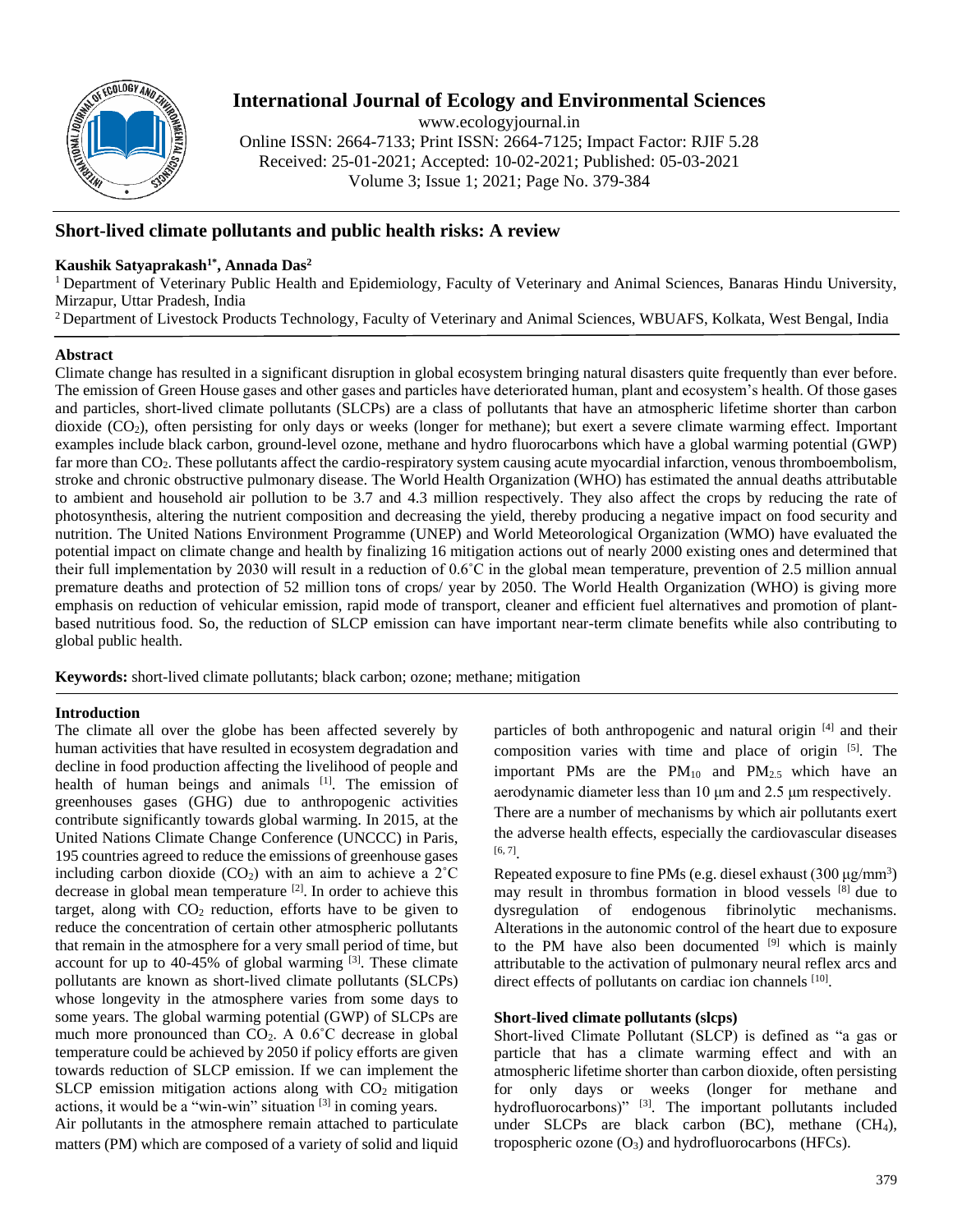#### **Black Carbon (BC)**

Black carbon (BC) is a product of incomplete combustion of fossil fuels, solid biomass and agricultural waste (stubble burning) or even during wildfires  $[11]$ . It is commonly known as 'soot' and is composed of 5-15% of fine PM [12]. More formally, BC is defined as an ideally light-absorbing substance composed of carbon [13]. Black carbon persists in the atmosphere for a few days and is removed mainly by deposition. The concentration of BC is directly proportional to the areas close to the source of emission, such as near roadways with heavy traffic and inside households where solid fuel is used for cooking. BC can travel to long distances, including transcontinental "brown clouds" [11].

Despite its short persistence, the GWP of BC is nearly 3200 over a 20-year period; which means, it is around 3200 times more potent in causing global warming than  $CO<sub>2</sub>$  on a per-unit basis during the same time period  $[14]$ . BC has been one of the important contributors to the radiative forcing (difference in the amount of solar energy received by earth and reflected back into the space) over the last ~250 years, of which, approximately 60% has been attributable to fuel combustion (fossil fuel or bio-fuel), about 30% to other biomass burning, and the rest to the deposition on snow and ice [15].

#### **Global emission**

Out of 8000 KT of BC emitted globally (4800 KT from energy related burning and 2800 KT from open biomass burning), 77% comes from developing world [16]. On a global scale, East Asia (largely China) contributes 32% of global anthropogenic BC emissions, whereas the contribution from India is around 12% [17]. PM<sub>10</sub> concentration of majority of the metropolitan cities around the world have gone well beyond the WHO recommended level of 20  $\mu$ g/m<sup>3</sup>.

#### **BC in relation to ambient air pollution**

BC may act as a "universal carrier" of toxic components of PM that bind to BC particles after emission in the atmosphere [18]. Both short-term and long-term exposure to PM has resulted in systemic inflammation, vascular dysfunction, cardio-respiratory diseases, lung cancer<sup>[10, 19]</sup>. Health risks from long-term exposure to PM2.5 are more pronounced than those from short-term exposure. The epidemiological evidences depict that the change in risk per unit increase in exposure is generally larger at lower levels. With an increase of 10  $\mu$ g/m<sup>3</sup> concentration of PM in longterm exposure, all-cause mortality increases by about 2.8% [20]. In terms of total health impact, the burden of disease from ambient (outdoor) PM2.5 was estimated at 3.7 million deaths globally in 2012, of which, 16% of deaths due to lung cancer, 11% due to chronic obstructive pulmonary disease (COPD), 29% due to heart disease and stroke and approximately 13% due to respiratory infections <sup>[21]</sup>. The mortality due to ambient air

pollution can go up to a staggering 91% in low and middleincome countries, especially the South-East Asian countries and Western Pacific regions<sup>[22]</sup>.

#### **BC in relation to household air pollution**

Household air pollution refers to air pollution inside or near the household due to burning of solid fuels for cooking, lighting or space heating. The annual global mortality accounted to household air pollution has been estimated to be 4.3 million  $[21]$ , of which, one-third of mortality was attributable to COPD; onequarter due to stroke; 17% from lung cancer in adults <sup>[23]</sup> and 15% from ischemic heart disease. Children under five years of age have been found to exhibit acute lower respiratory tract infections, still births, stunted growth, low birth weight, delayed cognitive development as well as death in certain cases due to household air pollution<sup>[21]</sup>. Household air pollution is responsible for about 12% of outdoor combustion-derived  $PM_{2.5}$  globally due to use of solid cooking fuels  $[24]$ . Average personal exposures to household air pollution due to solid cooking fuels have been estimated at  $204 \text{ }\mu\text{g/m}^3$ , 337  $\mu\text{g/m}^3$  and  $285 \text{ }\mu\text{g/m}^3$  for men, women and children respectively, which are 20 times more than WHO guideline levels <sup>[25]</sup> (Table 1). A reduction of only 10  $\mu$ g/m<sup>3</sup> in the concentration of BC may result in 1.6% and 15% decrease in the incidence of myocardial infarction and overall air pollution-related mortality respectively.

| Table 1: WHO air quality guideline for particulate matter [21] |  |  |  |  |  |  |  |  |  |
|----------------------------------------------------------------|--|--|--|--|--|--|--|--|--|
|----------------------------------------------------------------|--|--|--|--|--|--|--|--|--|

| <b>PM</b> type       | <b>WHO</b><br>standards        | <b>Indian National Ambient Air</b><br>Quality Standards <sup>[26]</sup> |
|----------------------|--------------------------------|-------------------------------------------------------------------------|
| $PM_{10}$ annual     | $20 \mu g/m^3$                 | $60 \text{ µg/m}^3$                                                     |
| $PM_{10}$ 24-hr mean | $50 \text{ µg/m}^3$            | $100 \mu g/m^3$                                                         |
| $PM2.5$ annual       | $10 \mu g/m^3$                 | $40 \text{ µg/m}^3$                                                     |
| $PM2.524-hr$ mean    | $\frac{\text{lg}}{\text{m}^3}$ | $\mu$ g/ m <sup>3</sup><br>60                                           |

#### **BC as carcinogen and mutagen**

The carcinogenic effect of BC as reported by various international organizations working on toxicopathology and carcinogenicity of chemicals is summarized in table 2. In an experimental investigation, mutational changes in hypoxanthine phosphoribosyltransferase (*hprt*) gene were reported in alveolar epithelial cells in rat following inhalation exposure to BC  $^{[27]}$ which led to chronic inflammation and release of genotoxic oxygen species. BC does not directly interact with DNA, but at higher concentrations, a secondary genotoxic mechanism was responsible for the mutagenic effect [28].

No mutagenic have been found in Ames test (*in vitro* test for gene mutation in bacteria)  $[28]$  because of its insolubility in aqueous solution. Again, organic solvent extracts of black carbon containing traces of polycyclic aromatic hydrocarbons (PAHs) have been used to study the mutagenic effects, but a reduction in the bioavailability of the compound was observed which may be due to very tight molecular bonding between PAHs and BC<sup>[29]</sup>.

**Table 2:** Carcinogenic potential of black carbon

| <b>Organizations</b>                                                                  | <b>Reports</b>                                                 |
|---------------------------------------------------------------------------------------|----------------------------------------------------------------|
| International Agency for Research on Cancer (IARC), Paris, France                     | Possibly carcinogenic to humans                                |
| American Conference of Governmental Industrial Hygienists (ACGIH) Ohio, United States | Not Classifiable as a Human Carcinogen                         |
| European Centre for Ecotoxicology and Toxicology of Chemicals, Belgium                | Suspect carcinogen                                             |
| National Toxicology Program (NTP), US dept of health and human services               | Not a carcinogen                                               |
| Occupational Safety and Health Administration (OSHA), USA                             | Not a carcinogen                                               |
| National Institute for occupational Safety and Health (NIOSH), USA                    | PAH contamination levels >0.1% (1000 ppm) : suspect carcinogen |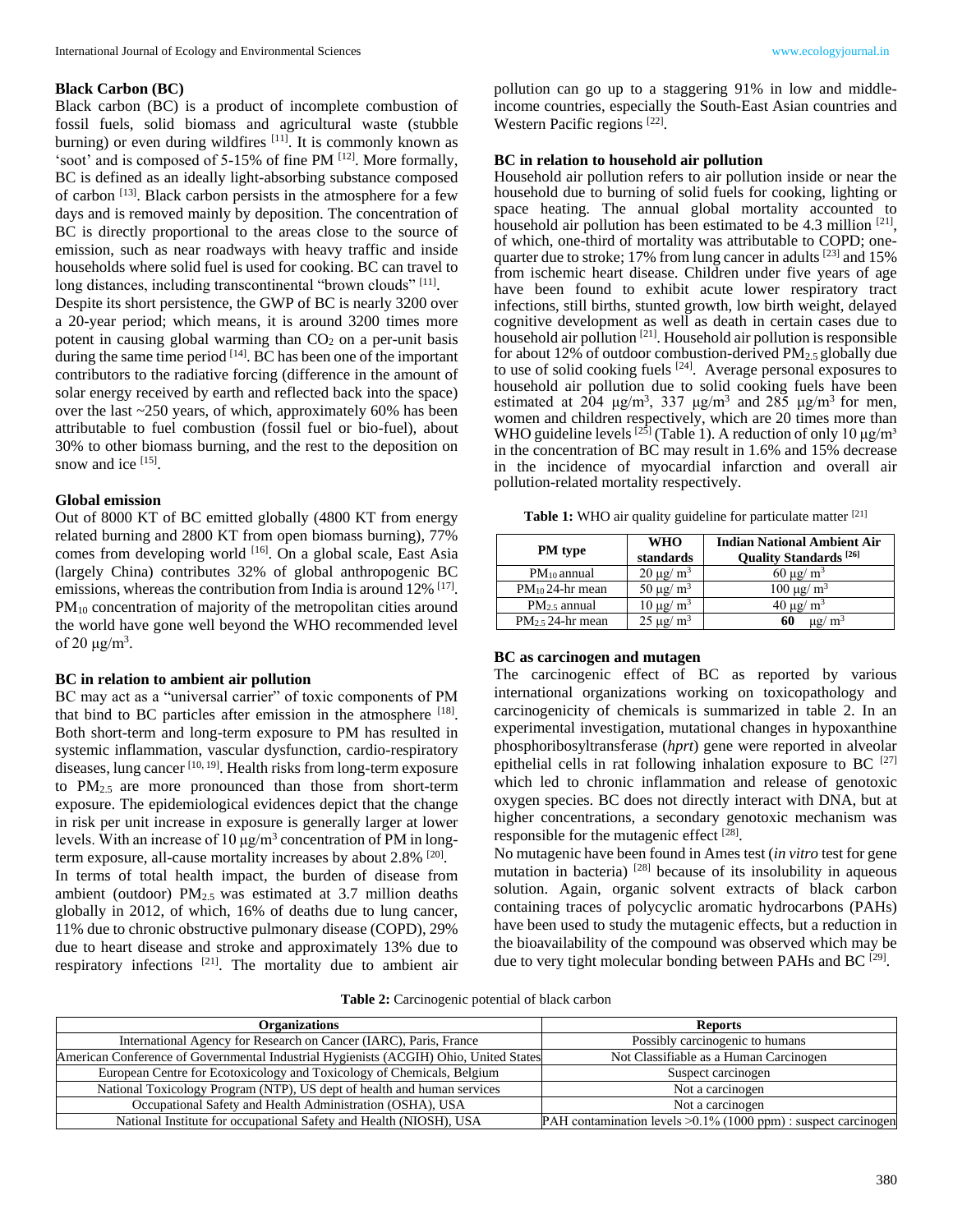### **Impacts of BC on Climate**

There are three main interactions between the BC and climatedirect effect, snow albedo effect and aerosol-cloud interaction effect. First, BC contributes to warm the atmosphere by absorbing solar radiation (direct effect). Second, BC is carried by wind and precipitates over snow and ice, thereby darkens the surface, reduces reflectivity and thus increases absorption (snow albedo effect), thereby making the Arctic vulnerable. Third, the interaction of BC with clouds affects cloud stability, precipitation, and reflectivity (aerosol-cloud interaction effects). BC is the second most important contributor to climate change after  $CO_2$ <sup>[16]</sup> with a net climate forcing of +1.1 Wm<sup>-2</sup>. In addition this, the climate effect may increase the likelihood of extreme weather, which is often associated with high mortality during that period.

## **Ground-level Ozone** (O3)

Ground-level ozone is also known as 'smog' which is formed by the chemical interaction of certain primary air pollutants/ ozone precursors like carbon monoxide, methane, nitrous oxides and other volatile organic compounds in the presence of sunlight. Vehicular traffic contributes significantly towards ozone formation through emission of  $NO<sub>x</sub>$ , VOC to the tune of 56% and 45% respectively  $^{[3]}$ . NO<sub>2</sub> in particular appears to be responsible for large disease burdens, with exposure linked to premature mortality and morbidity from cardiovascular and respiratory diseases. Ground-level ozone concentrations are estimated to have increased 2.5 times than pre-industrial era (~1750s). The ground level ozone concentration guideline values are given in table 3.

**Table 3:** Ground level ozone concentration guidelines

| <b>Organizations</b>                                 | <b>Guideline Value</b><br>(over an 8-hr<br>period) |
|------------------------------------------------------|----------------------------------------------------|
| United States Environment Protection Agency (US EPA) | 137.42 $\mu$ g/ m <sup>3</sup>                     |
| World Health Organization (WHO)                      | $100 \mu g/m^3$                                    |
| European Union (EU)                                  |                                                    |

### **Mechanism of action of ozone**

Ozone  $(O_3)$ , upon inhalation reacts to antioxidants, lipids and proteins in the airway epithelium lining fluid (AELF) and produces respective ozonization products. These products activate immune cells, thereby promoting oxidative degradation of membrane lipids, formation of protein adducts and disruption of the structural integrity of membrane proteins. There is also formation of pro-inflammatory precursors within cells by activating various phospholipases ( $PLA_2$ ,  $PLC$  and  $PLD$ ). Ozone may also directly interact with cholesterol and phospholipids in epithelial cells membranes of respiratory tract, which may further increase the production of lipid ozonized products. Proinflammatory mediators are released from injured epithelial cells which attract and activate immune cells, further amplifying lung inflammation [30]. These toxic circulating mediators can alter the blood-brain barrier (BBB) function and may reach the brain. Ozone can induce oxidative stress in the brain through the olfactory pathway which travels from the olfactory bulbs to deeper parts of brain. Both pathways and their associated ozone mediators may lead to oxidative stress and inflammation in some brain areas like cortex, hippocampus and striatum which can contribute to the development of the Alzheimer Disease-like brain defects depending on the ozone inhaled dose and exposure frequency<sup>[30]</sup>.

Fine particles are able to accumulate in the olfactory bulbs when we get exposed to high levels of air pollutants, including particulate matter and heavy metals, potentially leading to deposition in the olfactory mucosa producing local inflammation, neuropathology, cytotoxic and cell stress responses [31] and may be transported farther to the olfactory cortex and other brain regions [32, 33]. Ozone may also exhibit a similar mechanism of inducing local inflammation <sup>[34]</sup>, though the effects of individual pollutants are difficult to access due to co-exposures.

### **Health effects of Ozone**

There is a causal relationship between exposure to ground-level ozone and reduced lung function, inflammatory responses, increased airway reactivity, cardiovascular effects, asthma and total mortality  $^{[35, 36]}$ . The severity of adverse health conditions varies according to location and season, but the increase in hospital admissions is normally about 1-6% for every 80  $\mu$ g/m<sup>3</sup> increase in the 1-hour maximum ozone concentration (or equivalent change in the 8-hr maximum or 24-hr average)  $^{[35]}$ . Children, athletes and people working outdoors are highly susceptible whereas, people with pre-existing respiratory disease, older people and people with certain genetic polymorphisms are at increased risk to ozone-related health impacts. Ambient ozone exposure has resulted in approximately, 150000 deaths in 2010, an increase of about 6% over 1990  $[37]$ .

## **Methane (CH4)**

Methane, emitted by anthropogenic activities, is one of the important Green House gases accounting up to 16% of Green House effect with an atmospheric lifetime of about 12 years. Enteric fermentation from the livestock accounts up to 47% of the methane emission [38]. Methane is also responsible for formation tropospheric ozone. The GWP of methane over a 20 year period is 84 times that of  $CO<sub>2</sub>$ <sup>[39]</sup>.

## **Health effects of Methane**

Methane acts as an asphyxiant, at high concentrations it may displace oxygen supply, especially in confined spaces  $[40]$ indirectly causing suffocation and loss of consciousness. Some other signs include general weakness, headache, dizziness, nausea, vomiting and incoordination.

### **Hydrofluorocarbons (HFCs)**

Hydrofluorocarbons (HFCs) are man-made fluorinated greenhouse gases with an atmospheric lifetime of about 15 years. Although the contribution of HFCs towards global warming is less than 1%, but the GWP of HFC-134a is estimated to be 3710 over a 20 year period [39].

## **Health effects of HFCs**

Accidental spillage/ leakage from refrigerators and recyclers of electronic appliances are the major sources of HFCs for humans, although the occupational exposure to HFCs is documented to be moderate [41]. Inside the body, HFC is oxidized by the cytochrome-P-450 system to trifluoracetic acid (TFA) which is a toxic metabolite. The most significant responses during heavy exposure are incoordination, laboured breathing, darkening of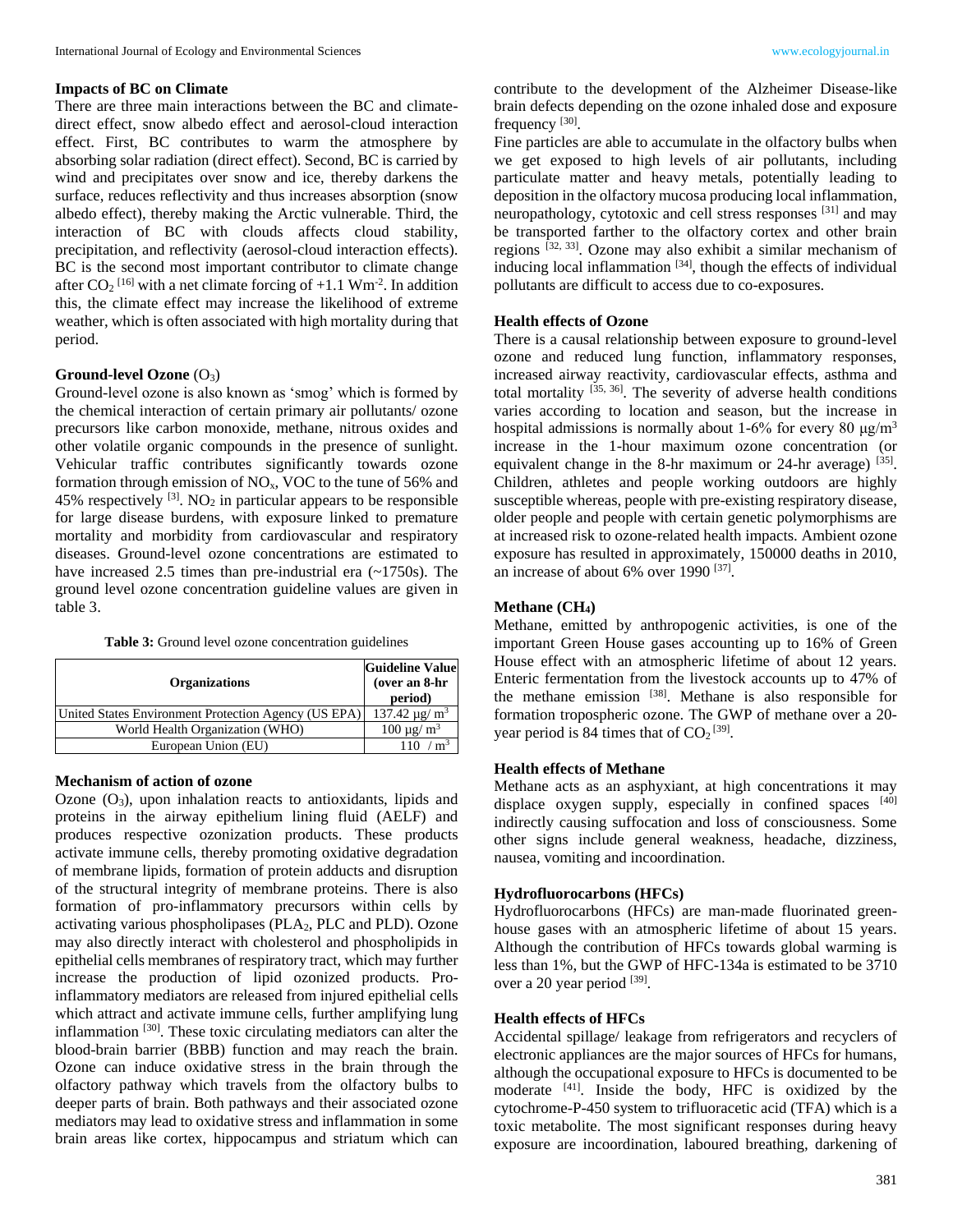eyes, frothing from nose, unresponsiveness, cyanosis and convulsions [41] .

## **Indirect health impacts of SLCPs**

#### **Food security and nutrition**

Ozone and BC can hamper plant growth and development as well as agricultural productivity. BC reduces the amount and quality of solar radiation available for photosynthesis [42]. Ozone significantly decreases photosynthetic rates by 20%, RUBISCO activity by 19%, stomatal conductance by 22%, Chlorophyll content by 40% and wheat yield by 24-34% [43]. It also causes physiological stress in plants, alters chemical composition and the quality of harvested products, thereby reducing the feed value for ruminants  $[44, 45]$ . The Indo-Gangetic plain is at highly vulnerable to the ground level ozone.

Combined effects of climate and air pollution reduced India's wheat yield by as much as  $36\%$  in  $2010^{[42]}$ , mostly attributable to the direct effects of SLCPs. It has been estimated that, total wheat, maize and soybean yield may decline by 17%, 21% and 24% for China and by 53%, 20% and 11% for India by 2050 due to enhanced ozone levels alone [46], which will indirectly affect the nutrition.

#### **Temperature**

Associations of temperature with health related events (morbidity and mortality) have been well documented  $[47]$ . Higher risks are observed not only during temperature extremes, but also from short-term changes in ambient temperatures [48]. Temperaturemortality relationship depends on population characteristics, health service provision as well as short-term & long-term exposure and the prevailing climate [49].

#### **Natural hazards and disasters**

Rising global temperature can accelerate the glacial and snow melting which is directly proportional to the increased risk of natural disasters, particularly flooding. Direct impacts include injuries and drowning during flooding, indirectly by loss of agriculture, infrastructure, disruption in public health and sanitary system, shortage of safe and wholesome drinking water and food, disrupted livelihoods and an increased risk of waterborne disease outbreaks.

# **SLCP mitigation options**

# **The role of UNEP and WMO**

The United Nations Environment Program (UNEP) and the World Meteorological Organization (WMO) evaluated the potential impact of nearly 2000 existing SLCP mitigation actions and determined that, full implementation of only 16 of those actions- nine for BC and seven for CH<sup>4</sup> could provide 90% of the climate benefit  $[3]$ . Mitigation actions for CH<sub>4</sub> alone will result in about 60% reductions in future climate warming and remainder could be achieved from BC mitigation actions [48].

As far as health benefits are concerned, if all the 16 SLCPmitigation options are implemented by 2030 to their full potential; then we can experience approximately 2.4 million avoided premature deaths and 52 million tons of avoided crop losses from 4 major crops annually as well as a 0.5°C reduction in the mean global temperature by  $2050^{[48]}$ . The Asian countries like India, Pakistan, Afghanistan, China, Bhutan and Nepal will experience 1.2 million avoided deaths from outdoor air pollution

and a 15.4 million ton increase in staple crop production per year [48] .

#### **Kigali Amendment to Montreal protocol (October, 2016)**

In Kigali, the capital of Rwanda, an amendment to Montreal Protocol was made to phase down the production and usage of HFCs in which the developed countries should phase down the use of HFC by 85% till 2036 and the developing countries by 2045 [50] so as to achieve a 0.5°C reduction in global temperature by the end of this century.

## **Role of the WHO**

The WHO has been working constantly on the health and environmental effects of SLCPs and chalked out the following four broad areas as a part of its mitigation approach.

- 1. Reduction in vehicular emission by implementing higher efficiency standards
- 2. Policies and investments to build rapid transit medium
- 3. Provision of clean and efficient fuel energy to approximately 2.8 billion low-income households
- 4. Encouraging people to consume healthy, nutritious and plant-based foods

Analyzing the above four areas, Dr. Maria Neira, WHO Director, Department of Public Health, Environmental and Social Determinants of Health has rightly said, "The health benefits that may be obtained from these strategies are far larger than previously understood, and they can be enjoyed immediately and locally."

A global campaign named 'Breathe Life', led by the WHO, Climate and Clean Air Coalition (CCAC), UNEP and The World Bank raises awareness about the health risks of SLCPs and protecting health and the climate by improving the air quality. "The Madrid Call for Fast Action on Super Pollutants" has been prepared during the COP25 (2-13 December, 2019) at Madrid, Spain which draws attention to the urgent need for cutting emissions of SLCPs, including methane, fluorocarbons and black carbon.

#### **Conclusion**

Short-lived climate pollutants (SLCPs) remain in the atmosphere for much shorter duration than longer-lived climate pollutants such as  $CO<sub>2</sub>$ , but in terms of their global warming potential their efficacy is thousands times more than that of  $CO<sub>2</sub>$ . The impacts of SLCPs are especially strong over the short term future. These SLCPs have various direct and indirect detrimental impacts on human health which includes cardio-respiratory illnesses, stroke and neonatal mortality; on agriculture, notably the loss of crop production and on ecosystems, in the form of various types of natural hazards and disasters. Mitigation actions have been formulated to reduce their emission, the implementation of which can make an immediate beneficial impact on climate, thereby improving the public health and agricultural productivity in near term future.

#### **References**

1. IPCC, Summary for policymakers. In: Climate Change 2014: Impacts, Adaptation, and Vulnerability. Part A: Global and Sectoral Aspects. Contribution of Working Group II to the Fifth Assessment Report of the Intergovernmental Panel on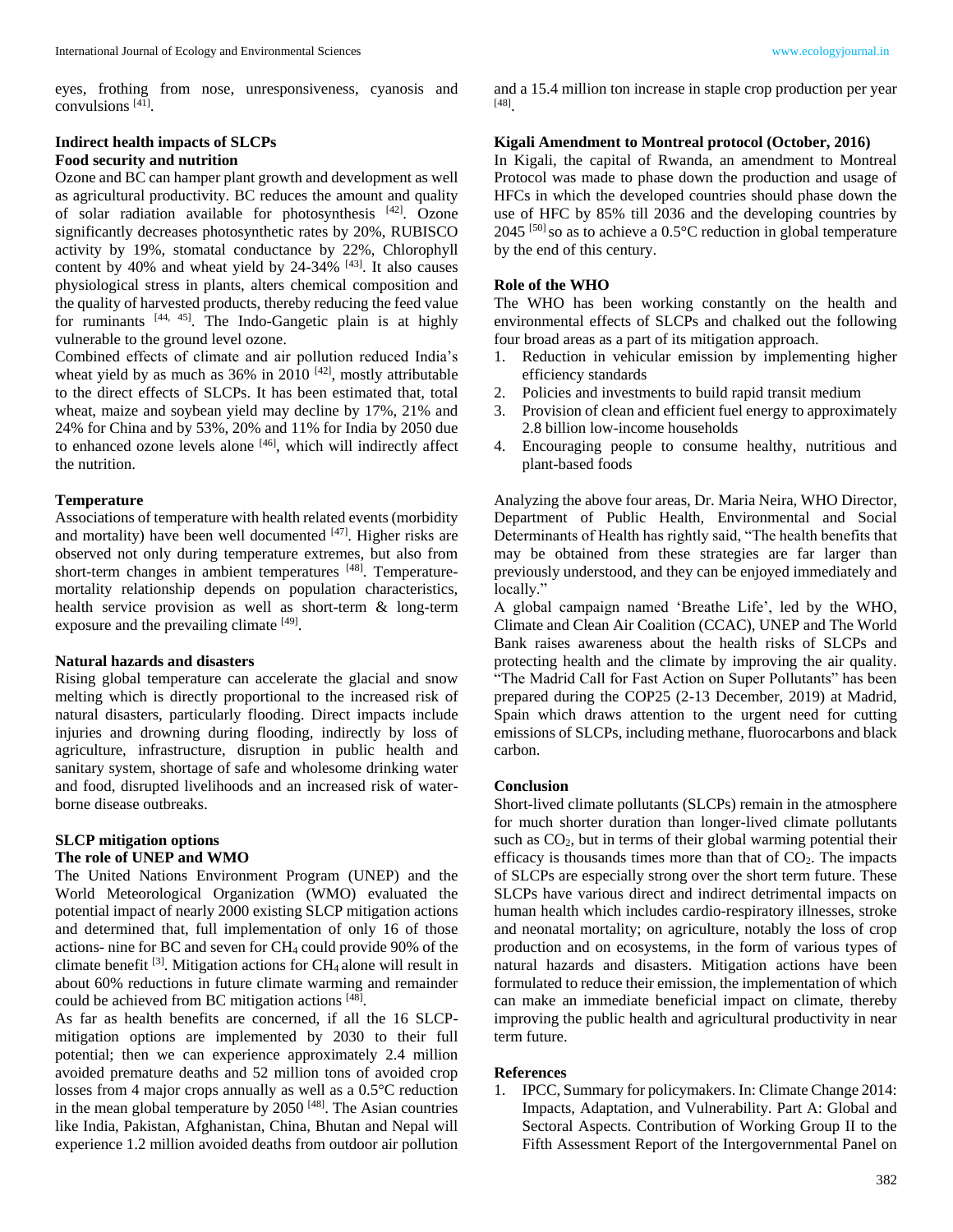Climate Change (ed. Field CB, Barros VR, Dokken DJ, Mach KJ, Mastrandrea MD, Bilir TE *et al*). Cambridge University Press, Cambridge, United Kingdom and New York, USA, 2014, 1-32.

- 2. Anderson TR, Hawkins E, Jones PD.  $CO<sub>2</sub>$ , the greenhouse effect and global warming: from the pioneering work of Arrhenius and Callendar to today's Earth System Models. Endeavour. 2016; 40(3):178-187. doi: 10.1016/j.endeavour. 2016.07.002
- 3. UNEP, WMO. Integrated assessment of black carbon and tropospheric ozone, summary for decision makers, Nairobi. 2011 ISBN: 978-92-807-3142-2.
- 4. Karagulian F, Belis C, Dor C, Pruss-Ustunm A, Bonjour S, Adair-Rohani H. *et al*. Contributions to cities' ambient particulate matter (PM): A systematic review of local source contributions at global level. Atmospheric Environment. 2015; 120:475-483. doi:10.1016/j.atmosenv.2015.08.087
- 5. Ruckerl R, Schneider A, Breitner S, Cyrys J, Peters A. Health effects of particulate air pollution: A review of epidemiological evidence. Inhalation Toxicology. 2011; 23(10):555-92. doi: 10.3109/08958378.2011.593587
- 6. Brook RD, Urch B, Dvonch JT, Bard RL, Speck M, Keelar G *et al*. Insights into the mechanisms and mediators of the effects of air pollution exposure on blood pressure and vascular function in healthy humans. Hypertension. 2009; 54(3):659-667. doi: 10.1161/HYPERTENSIONAHA.109.1 30237
- 7. Franchini M, Mannucci PM. Thrombogenicity and cardiovascular effects of ambient air pollution. Blood, 2011; 118(9): 2405-2412. doi: 10.1182/blood-2011-04-343111.
- 8. Mills NL, Tornqvist H, Gonzalez MC, Vink E, Robinson SD, Söderberg S *et al*. Ischemic and thrombotic effects of dilute diesel exhaust inhalation in men with coronary heart disease. The New England Journal of Medicine. 2007; 357(11):1075- 1082. doi: 10.1056/NEJMoa066314
- 9. Sun Q, Hong X, Wold LE. Cardiovascular effects of ambient particulate air pollution exposure. Circulation, 2010; 121(25):2755-2765. doi: 10.1161/CIRCULATIONAHA.1 09.893461
- 10. Brook RD, Rajagopalan S, Pope CA, Brook JR, Bhatnagar A, Diez-Roux AV *et al*. Particulate matter air pollution and cardiovascular disease an update to the scientific statement from the American heart association. Circulation. 2010; 121(21):2331-2378. doi: 10.1161/CIR.0b013e3181dbece1
- 11. Ramanathan V, Carmichael G. Global and regional climate changes due to black carbon. Nature Geoscience. 2008; 1(4):221-227. doi: 10.1038/ngeo156
- 12. Woodcock J, Edwards P, Tonne C, Armstrong BG, Ashiru O, Banister D *et al*. Public health benefits of strategies to reduce greenhouse-gas emissions: Urban land transport. Lancet. 2009; 374(9705):1930-1943. Doi: 10.1016/S0140- 6736(09)61714-1
- 13. Petzold A, Ogren J, Fiebig M, Laj P, Li SM, Baltensperger U *et al*. Recommendations for reporting "black carbon" measurements. Atmospheric Chemistry and Physics. 2013; 13(16):8365-8379. doi: 10.5194/acp-13-8365-2013
- 14. IPCC, Summary for policymakers. In: Climate change 2013: The physical science basis contribution of Working Group 1 to the Fifth Assessment Report of the Intergovernmental Panel on Climate Change (ed. Stocker TF, Qin D, Plattner

GK, Tignor M, Allen SK, Boschung J *et al*). Cambridge University Press, Cambridge, United Kingdom and New York, NY, USA, 2013, 1-29.

- 15. Stocker TF, Qin D, Plattner G-K, Alexander LV, Allen SK, Bindoff NL *et al*. Technical Summary. In: Climate Change 2013: The Physical Science Basis. Contribution of Working Group I to the Fifth Assessment Report of the Intergovernmental Panel on Climate Change, (ed. Stocker TF, Qin D, Plattner G-K, Tignor M, Allen SK, Boschung J *et al*). Cambridge University Press, Cambridge, United Kingdom and New York, NY, USA. 2013, 33-115.
- 16. Bond TC, Doherty SJ, Fahey DW, Forster PM, Bernsten T, DeAngelo BJ *et al*. Bounding the role of black carbon in the climate system: A scientific assessment. Journal of Geophysical Research: Atmospheres, 2013; 118(11):5380- 5552. doi: 10.1002/jgrd.50171
- 17. Sloss L. Black carbon emissions in India, 2012, CCC/209, ISBN 978-92-9029-529-7
- 18. Janssen N, Hoek G, Simic-Lawson M, Fischer P, van Bree L, ten Brink H *et al*. Black carbon as an additional indicator of the adverse health effects of airborne particles compared with  $PM_{10}$  and  $PM_{2.5}$ . Environmental Health Perspectives. 2011; 119(12):1691-1699. doi: 10.1289/ehp.1003369
- 19. Krewski D, Jerrett M, Burnett RT, Ma R, Hughes E, Shi Y *et al*. Extended follow-up and spatial analysis of the American Cancer Society study linking particulate air pollution and mortality. Research Reports: Health Effects Institute. 2009; 140:5-114.
- 20. Kloog I, Ridgway B, Koutrakis P, Coull BA, Schwrtz JD, Long- and Short-Term Exposure to  $PM_{2.5}$  and Mortality Using Novel Exposure Models. Epidemiology. 2013; 24(4):555-561. doi: 10.1097/EDE.0b013e318294beaa
- 21. WHO. WHO indoor air quality guidelines: household fuel combustion, 2014. ISBN 978 92 4 154887 8
- 22. WHO. WHO fact sheet on ambient (outdoor) air quality guidelines. https://www.who.int/news-room/fact-sheets/ detail/ambient-(outdoor)-air-quality-and-health. 31 December 2020.
- 23. WHO. Burning Opportunity: Clean Household Energy for Health, Sustainable Development, and Wellbeing of Women and Children. Geneva, Switzerland, 2016.
- 24. Chafe ZA, Brauer M, Klimont Z, Dingenen RV, Mehta S, Rao S *et al*. Household Cooking with Solid Fuels Contributes to Ambient  $PM_2$ , Air Pollution and the Burden of Disease. Environmental Health Perspectives. 2014, 122(12):1314-1320. doi: 10.1289/ehp.1206340
- 25. Smith KR, Bruce N, Balakrishnan K, Adair-Rohani H, Balmes J, Chafe ZA *et al*. Millions dead: How do we know and what does it mean? Methods used in the comparative risk assessment of household air pollution. The Annual Review of Public Health. 2014; 35(1):185-206. doi: 10.1146/annurev-publhealth-032013-182356
- 26. Pant P, Lal RM, Guttikunda SK, Russel AG, Nagpure AS, Ramaswamy A *et al*. Monitoring particulate matter in India: recent trends and future outlooks. Air Quality, Atmosphere & Health, 2018, published online, 2018. doi: 10.1007/s11869-018-0629-6
- 27. Driscoll KE, Carter JM, Howard BW, Hassenbein DG, Pepelko W, Baggs R *et al*. Pulmonary inflammatory, chemokine, and mutagenic responses in rats after subchronic